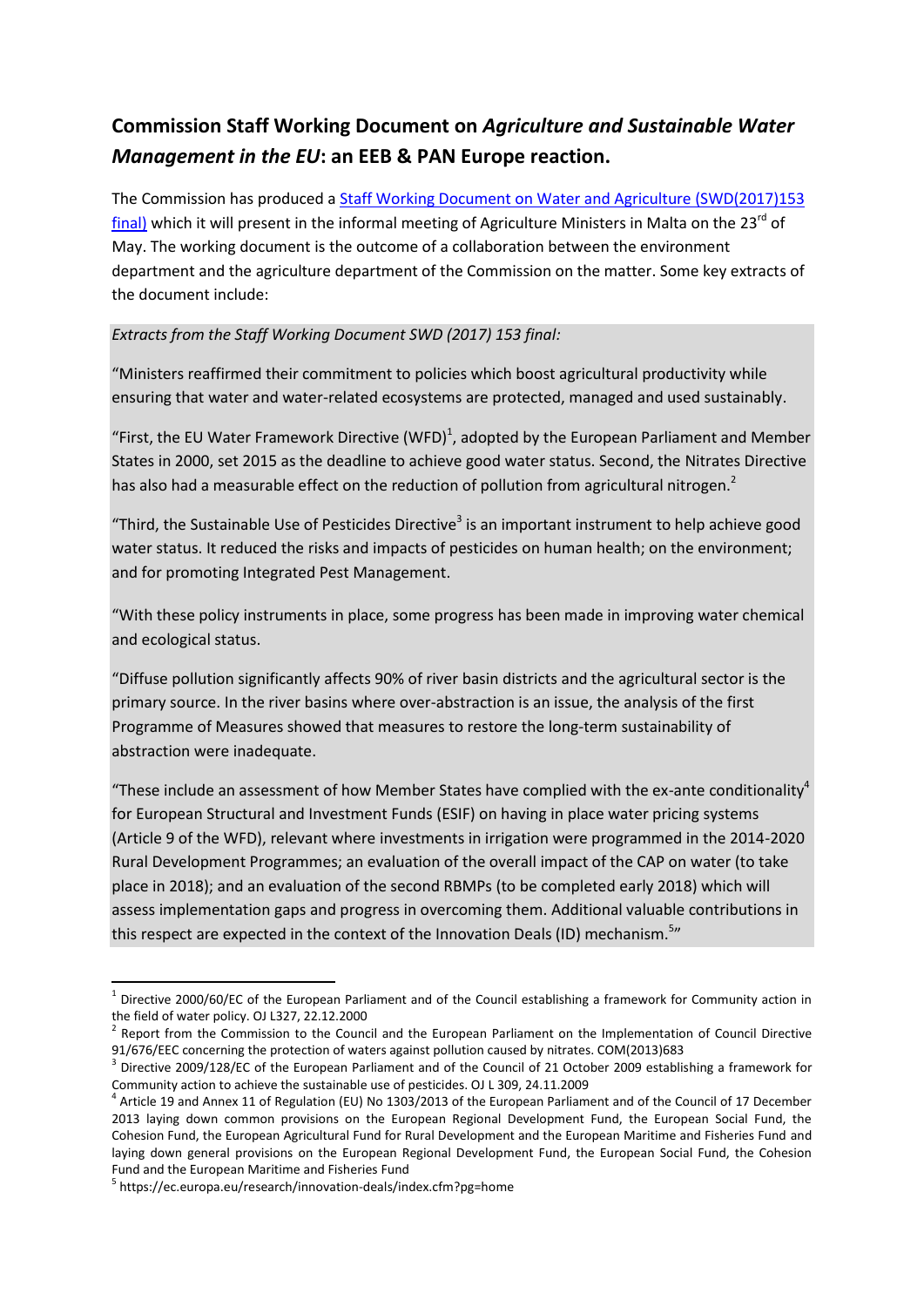## *Conclusions of the Staff Working Document SWD (2017) 153 final:*

"Current EU agricultural and water legislation provides a wide variety of policy tools which could substantially help to achieve good water status. Moreover, several other Commission initiatives such as the Investment Plan for Europe, the Circular Economy Action Plan and climate policies also provide a valuable contribution to this goal.

"For a meaningful and immediate response to the challenges for agriculture and water sustainability, the abovementioned opportunities for improved implementation, better governance, targeted investments, and a reinforced knowledge base should be used to the fullest. The Commission's leadership in achieving the sustainable development goals will be reflected in all these areas.

"In this context, a wider reflection and discussion exercise with the different stakeholders to identify possible ways forward will be important."

### **Reactions from the EEB & PAN Europe**

We welcome the initiative but while the document clearly highlights the fact that we are far from having good water status in Europe and this notably because of agriculture practices it falls short on proposing concrete steps forward for the CAP.

It highlights the fact that agriculture and water play a substantial role in the 2030 Agenda for Sustainable Development. This is clearly reflected in the Sustainable Development Goals (SDGs). Sustainable water management (SDG6) and sustainable agriculture (SDG2) are both primary goals, and neither one can be achieved independently of the other.

It focuses on improved implementation, better governance, targeted investments, and a reinforced knowledge base but does not for instance address fundamental inconsistencies within the CAP where we have annual direct payments handed over to farmers that are not necessarily complying with the WFD and funds in the second pillar that are targeted at water by means of investments in irrigation. It is time to have a more holistic approach and help farmers develop efficient farming system with crops that are drought resistant in water stressed areas.

The document refers to the EU Water Framework Directive (WFD)<sup>6</sup>, adopted by the European Parliament and Member States in 2000 and 2015 as the deadline to achieve good water statustherefore there is no reason it should not be included in cross compliance.

#### **Faustine Bas-Defossez (EEB) reacted:**

**.** 

*"We welcome the initiative but while the Commission recognises that agriculture is one of the main causes of pressures on water bodies, impacting on the health of vital water ecosystems but clearly fails to come up with clear initiatives in relation to the CAP, a policy that still costs around 58 of billion of EUR annually and remains one of the main drivers behind practices that damage our water bodies."*

 $^6$  Directive 2000/60/EC of the European Parliament and of the Council establishing a framework for Community action in the field of water policy. OJ L327, 22.12.2000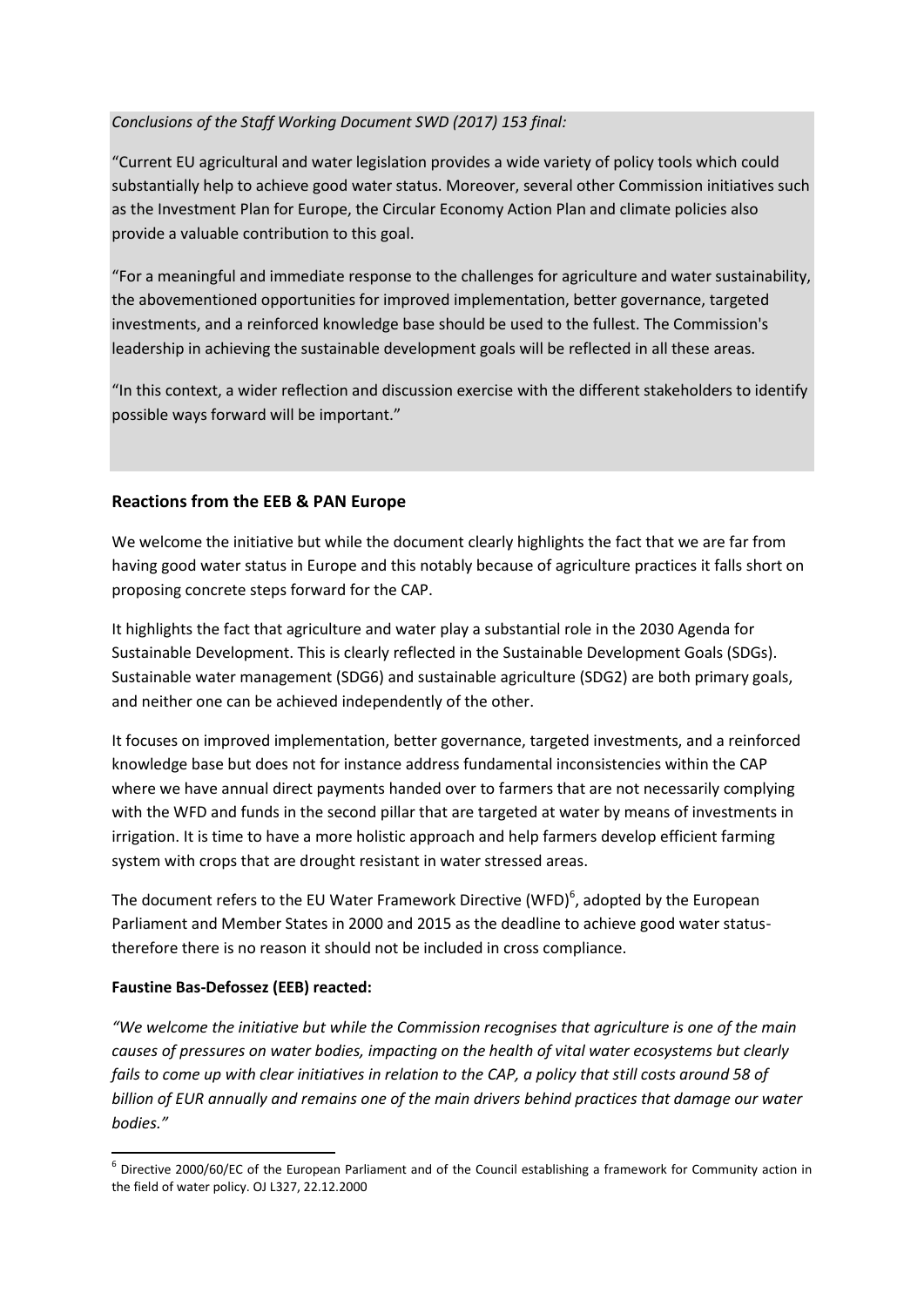#### **She added:**

*"The most straightforward first step would be to include the water framework directive in cross compliance and therefore stop handing over billions to practices that might not be in compliance with a fundamental piece of EU legislation on water which not only is unacceptable from a taxpayers point of view but also very inefficient; the second would be to draw lessons from this ad hoc initiative between the environmental and the agriculture services of the Commission and make such an approach central to the future of the CAP. They could do this by ensuring the environmental services of the Commission, of the Member States, of the European Parliament and of the Regional and local authorities are truly involved in the decision making around the future CAP from the very beginning."*

The Document also mentions that the Sustainable Use of Pesticides Directive<sup>7</sup> is an important instrument to help achieve good water status. It reduced the risks and impacts of pesticides on human health; on the environment; and for promoting Integrated Pest Management.

**Henriette Christensen (PAN Europe) reacts**: *"It was already decided in the 2013 CAP reform to include both the Water Framework Directive and the Sustainable Use Directive (SUD) into the cross compliance rules, and that it the European Commission was supposed to ensure this happened. It leaves us to wonder 'What they are waiting for?"*

Henriette adds: "I*t a pity that the report gives so much attention to uptake of new technology to apply chemical inputs rather than calling for the changing the farming system towards applying good agronomic practices, using alternatives and only using pesticides as a last resource as the smartest way forward for European agriculture and in full harmony with the SUD."*

The Document stresses that diffuse pollution significantly affects 90% of river basin districts and the agricultural sector is the primary source. In the river basins where over-abstraction is an issue, the analysis of the first Programme of Measures showed that measures to restore the long-term sustainability of abstraction were inadequate. It also refers to an evaluation of the second RBMPs (to be completed early 2018) which will assess implementation gaps and progress in overcoming them. Additional valuable contributions in this respect are expected in the context of the Innovation Deals (ID) mechanism.<sup>8</sup>

**Leonardo Mazza reacted:** *"The assessment of the 2nd round of River Basin Management Plans (RBMPs), covering the 2016-2021 period, will hopefully offer further insights as to why water overabstraction and pollution problems from agricultural activities continue to be ever-present. The persistence of such problems suggests that relevant authorities have either failed to put effective measures in place or that these have been insufficiently promoted and supported by agricultural authorities. Unfortunately the upcoming assessment is more likely to help identify, once more, shortcomings and culprits, than best practice examples".*

**He added:** *"A narrow focus on win-win opportunities and low hanging fruits alone won't bring about the significant reduction of pressures from agriculture on water bodies that is needed to meet our water legislation objectives. The next step will have to move beyond the straightjacket of the current CAP policy framework, looking into how to further reduce various pressures resulting from intensive* 

1

 $^7$  Directive 2009/128/EC of the European Parliament and of the Council of 21 October 2009 establishing a framework for Community action to achieve the sustainable use of pesticides. OJ L 309, 24.11.2009

<sup>8</sup> https://ec.europa.eu/research/innovation-deals/index.cfm?pg=home